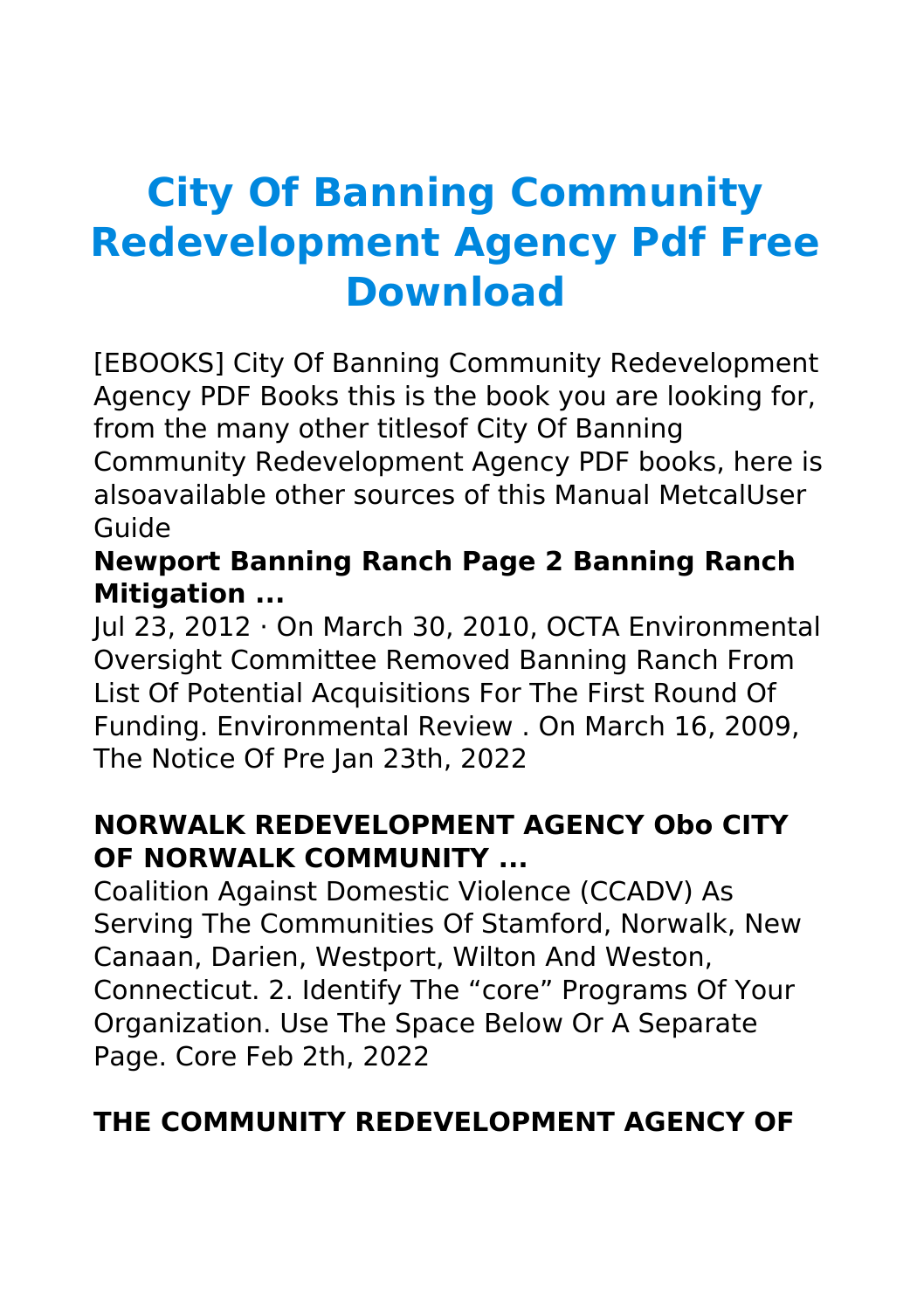# **THE CITY OF …**

Palmer Has Built Or Is Currently Building Several Luxury Housing Projects In The City Of Los Angeles. These Include: (i) The Completed Orsini I Project, A 297 Unit, 4 Story Rental Complex (with Ground Level Retail And Subterranean Parking) Locate Apr 19th, 2022

# **THE COMMUNITY REDEVELOPMENT AGENCY OF THE CITY …**

Plaza, L.l.c., And The City Of Los Angeles To Provide \$10.6 Million (present Value) In Future Tax Increment And Housing Funds And \$3.8 Million In Cdbg Funds For The Development Of A Mixed Use Project, Public Parking And Multi Model Transit Facilities Adjacent To The Chinatown Gold Line Station Apr 15th, 2022

# **CITY OF CAPITOLA CITY COUNCIL/REDEVELOPMENT AGENCY**

CITY OF CAPITOLA CITY COUNCIL/REDEVELOPMENT AGENCY MINUTES OF A REGULAR JOINT MEETING May 12, 2011 Capitola, California 5:30 P.M -CLOSED SESSION -CITY MANAGER'S OFFICE 11954 At 5:30 P.m. In The City Hall Council Chambers, Mayor/Chairperson Norton Noted That All Cou Apr 8th, 2022

#### **Turnpike Redevelopment, LLC And Haleys Redevelopment, LLC**

The Monitoring Agent Is MCO Housing Services, LLC. Their Address Is P.O. Box 372, Harvard, MA 01451.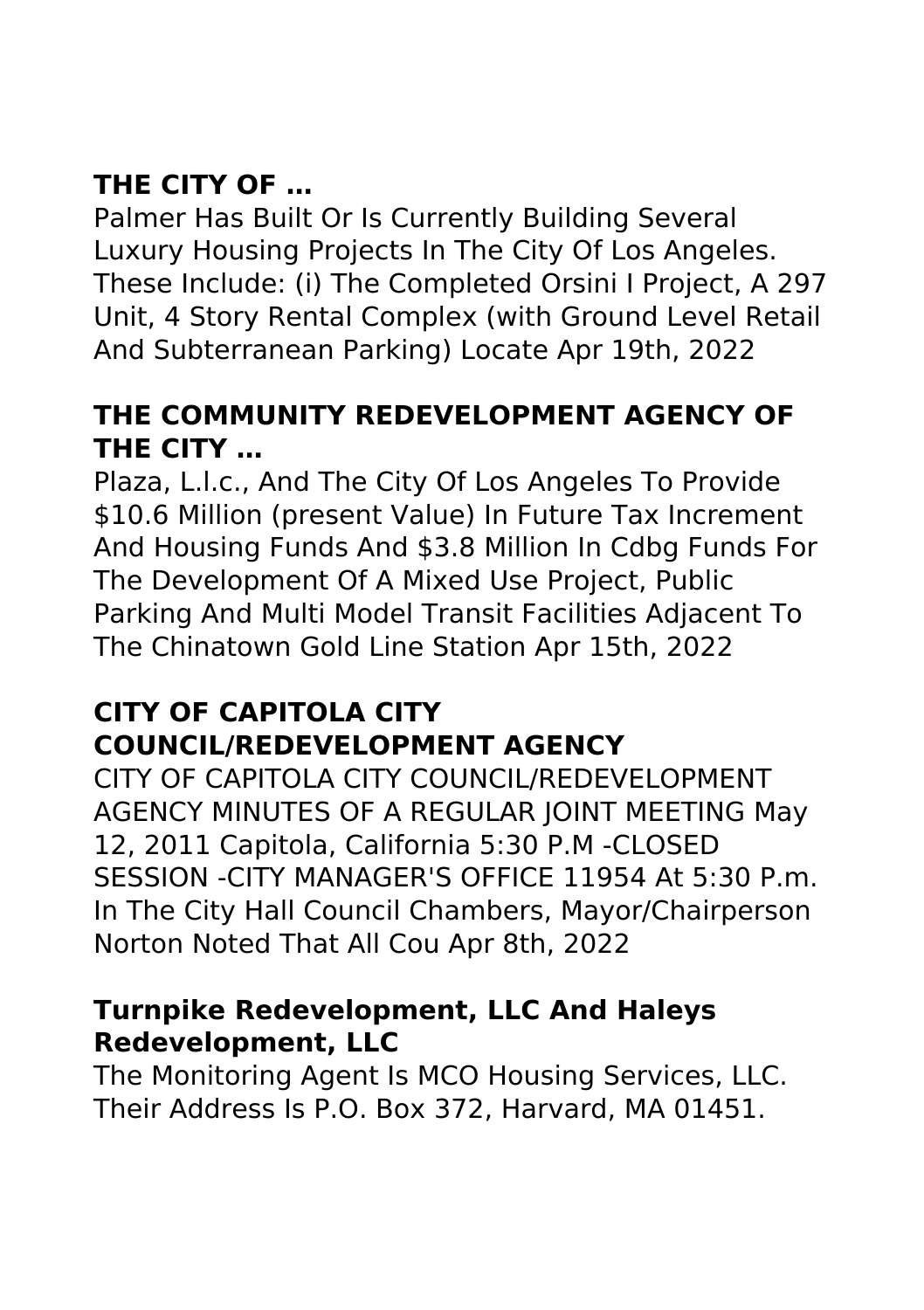Affordable Units: The Affordable Units Are Shown On The Architectural Plans. However, The Unit Numbers For All Units Will Be Assigned May 1th, 2022

# **Agency Name Agency City Agency ZIP**

LIFE Center For Independent Living Bloomington 61704 Community Care Systems, Inc Bloomington 61701 ... Land Of Lincoln Legal Aid East St. Louis 62203 Call For Help, Inc Edgemont 62203 ... Ford Heights Community Service Organization Ford Heights 60411 Feb 9th, 2022

#### **Crestview Community Redevelopment Agency 2019 Annual Report**

In July Of 2019, The Crestview Community Redevelopment Agency Developed A Strategic Plan To Guide The CRA Through . The Remainder Of 2019 And Into The Year 2020 And Beyond. 8 Focus Areas Were Determined To Be The Most Important Moving Forward, While Staying Within The Established CRA Plan. The Entire CRA Strategic Plan May Be Feb 21th, 2022

# **COMMUNITY REDEVELOPMENT AGENCY FUND BUDGET SUMMARY**

COMMUNITY REDEVELOPMENT AGENCY FUND BUDGET SUMMARY +/- From Prior Year. Main Street Lofts: ... FY 2019 - 2023 STRATEGIC PLAN DEPARTMENT STRATEGIC PRIORITIES, GOALS, ... FY 2018 Actual FY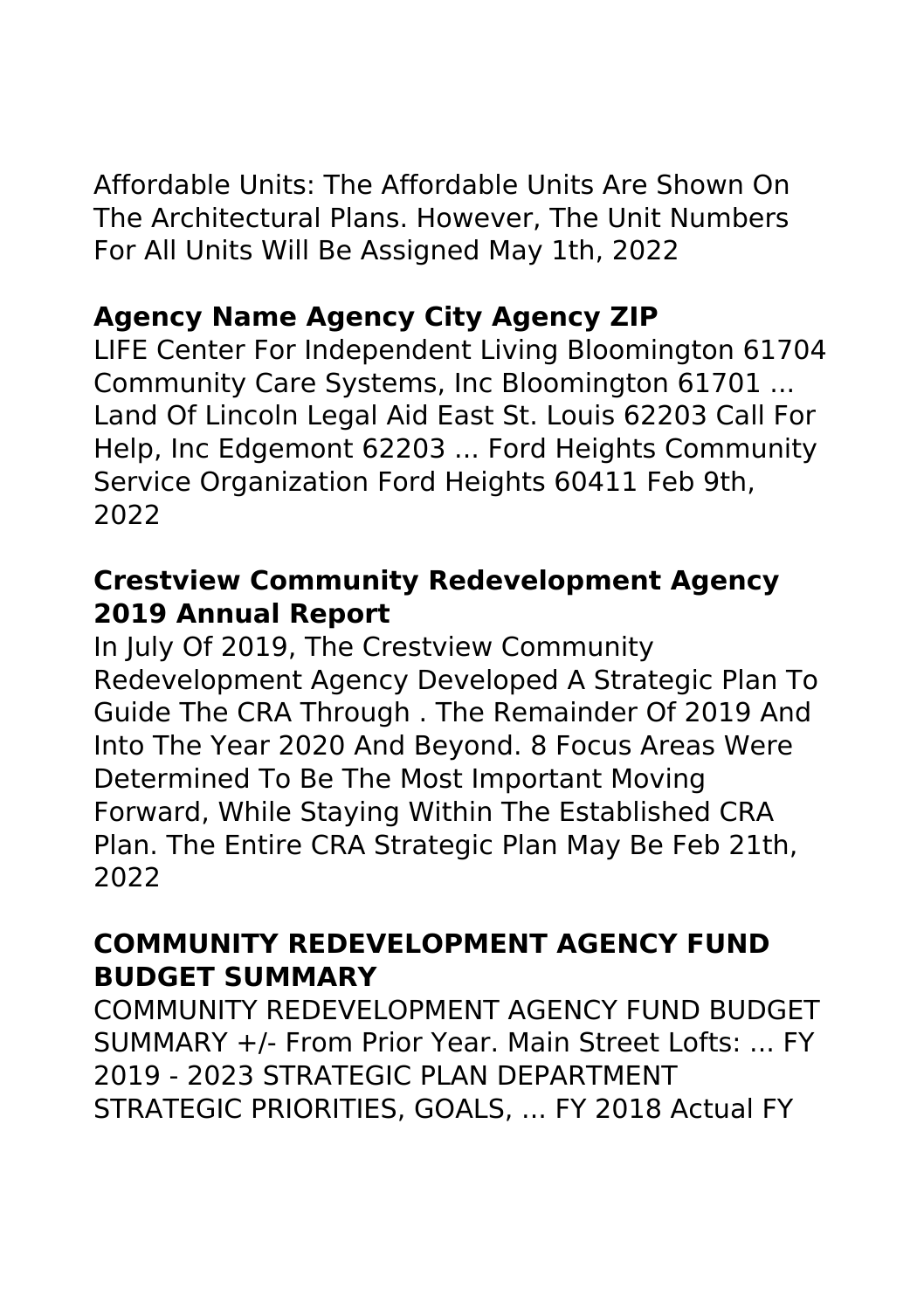2019 Actual FY 2020 Original Budget FY 2020 YTD Actual FY 2021 Budget Mar 13th, 2022

#### **COMMUNITY REDEVELOPMENT AGENCY ANNUAL REPORT**

2018-19 ANNUAL REPORT | OCTOBER 1, 2018 - SEPTEMBER 30, 2019 7 OVERVIEW Overview Of The Fort Lauderdale Community Redevelopment Agency The Mission Of The Fort Lauderdale Community Redevelopment Agency (CRA) Is To Enhance The Quality Of Life In Three Target Areas: Central Beach, Northwest-Progresso-Flagler Heights, And Central City. May 3th, 2022

#### **Boca Raton Community Redevelopment Agency 2020-2021 Final ...**

Boca Raton Community Redevelopment Agency 2020-2021 Budget . 2 . Historical Expenditure & Reserves Summary . CRA Operating Fund Actual 2018-2019 Estimate 2019-2020 Budget 2020-2021 . Administration \$771,071 \$1,289,300 \$2,600,600 Parking Services 616,883 2,633,100 1,922,400 Code Compliance 382,645 368,200 328,100 Jan 6th, 2022

# **DELRAY BEACH COMMUNITY REDEVELOPMENT AGENCY …**

The Delray Beach Community Redevelopment Agency ("CRA") Has Heretofore Published A Request For Qualifications ("RFQ") Dated March 8, 2021, With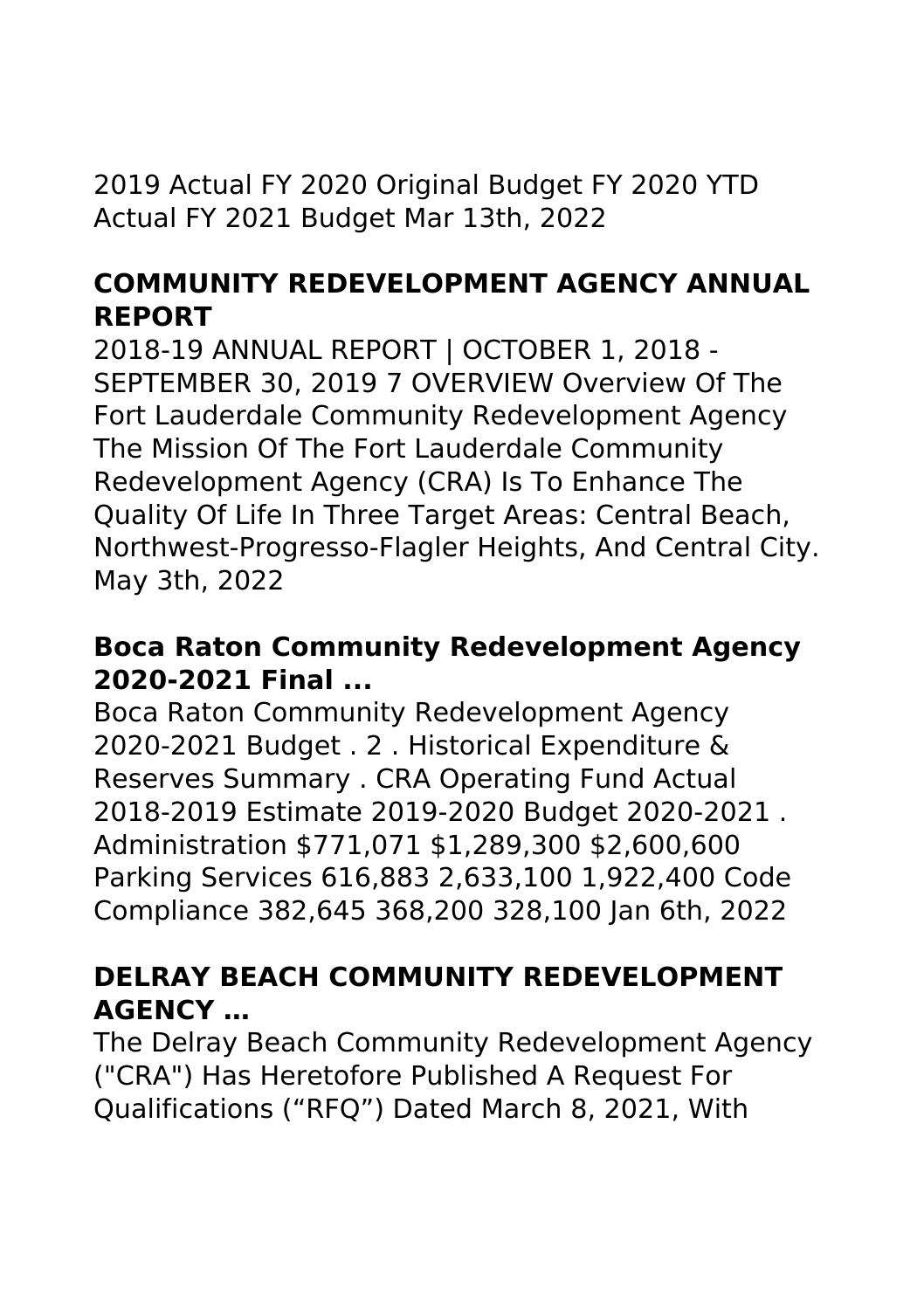Respect To Its Intent To Receive And ... A Resume Is Required To Be Submitted That Reflects The Project Manager's Education, Apr 10th, 2022

# **POMPANO BEACH COMMUNITY REDEVELOPMENT AGENCY**

Sep 17, 2019 · A Property Owner Or Applicant. Properties In The CRA Areas Are Not Eligible For City/CRA Funded Programs When Such Funding Conflicts With The Goals Expressed In The CRA Strategic Finance Plan Or Community Redevelopment Plan. The CRA May Obtain An Analysis By A Third Party Or Outside Firm Hired By The CRA To Evaluate The Application. Jan 4th, 2022

#### **Community Redevelopment Agency Annual Checklist For ...**

Combining Balance Sheet - Non-major Governmental Funds Combining Statement Of Revenues, Expenditures, Changes In Fund Balances – Non-major Governmental Funds Community Redevelopment Agencies Balance Sheet - Charlotte Harbor Community Redevelopment Agency Schedule Of Revenues, Expenditures And Changes In Mar 24th, 2022

#### **Gainesville Community Redevelopment Agency**

Gainesville Community. Health And Safety The City's Parks, Recreation And Cultural Affairs Department Has Worked To Expand The Recreational And Group fitness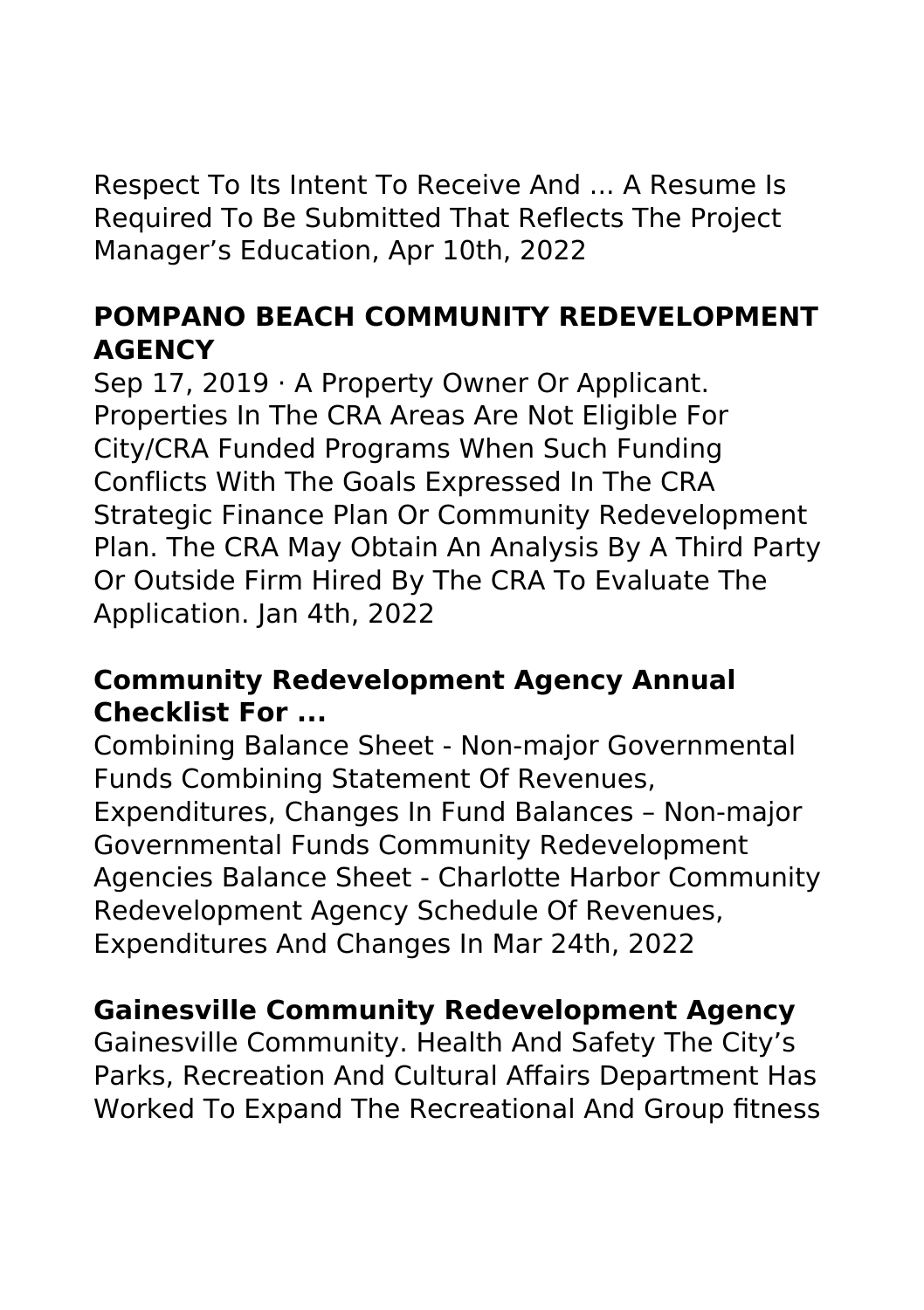Opportunities At The Park To Include Yoga, Capoeira, Zumba, Boot Camp Jun 6th, 2022

#### **N.W. 7 Avenue Corridor Community Redevelopment Agency**

Plan As Being A New Car Automotive Retail Marketing, Sales, And Distribution Center, Commonly Referred To As The "Automall". On December 7, 2005, The Developer, Potamkin Development I-95 LLC, Decided To Discontinue The Negotiations. • On April 4, 2011, The BCC Adopted Resol Jan 5th, 2022

# **Riviera Beach Community Redevelopment Agency, FL …**

September 18, 2020 KaShamba Miller-Anderson And Board Of Commissioners Riviera Beach Community Redevelopm Feb 3th, 2022

# **COMMUNITY REDEVELOPMENT AGENCY South, Winter Park, …**

Plan And Summarized The Design And Location Of Bus Bays, Crosswalks, Bike Paths, And Landscaping. Mr. Attaway And Margraf Answered Questions. Lynx Representative Jeffrey Reine Spoke In Support Of The Redesign Of Denning Drive As Related To Bus Stops And Bus Travel. Planning Director Dori Stone Spoke About Their Work To Make The Bus Bays Work, To May 10th, 2022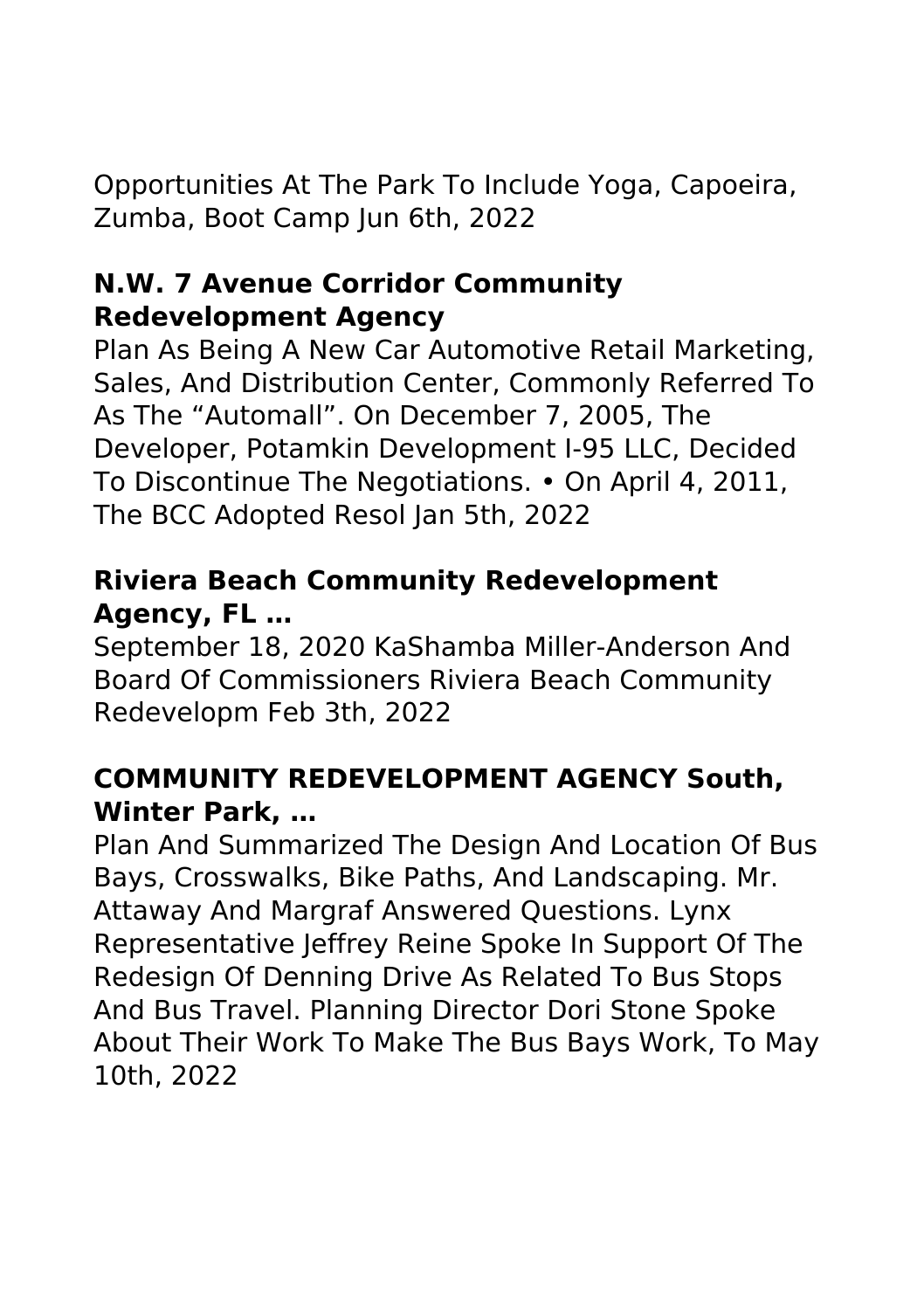# **LYNN HAVEN COMMUNITY REDEVELOPMENT AGENCY**

TRIM Notice, Bay Co. Property Appraiser 09/11/20 Panama City News Herald . V. Affected Parties Notified Of Meeting: Not Required . VI. Alternatives: VII. Attachments: Resolution # 2020-09-02, Proposed Final Lynn Haven CRA Budget FY20/21; Propose Jun 21th, 2022

# **PLACENTIA CITY COUNCIL AND REDEVELOPMENT AGENCY …**

Melia; Interim Chief Deputy City Clerk, Vida Barone. ORAL COMMUNICATIONS: None The City Council/Redevelopment Agency Board Of Directors Recessed To The City Council Caucus Room For The Purpose Of Conducting Its Executive Session Proceedings. CITY COUNCIL: 1. Pursuant To Government Jan 12th, 2022

# **NORWALK REDEVELOPMENT AGENCY Obo CITY OF …**

Unqualified Audit By The Firm Of Marks Paneth For The Past Three Years And In Addition To Tight Controls At The Staff Level Has A Board Of Directors With Strong Financial Backgrounds, Including Risk Management. P2P's Chief Operating Officer Has A Background In Banking And Is … Mar 16th, 2022

# **City Of Murrieta Redevelopment Agency AB 987**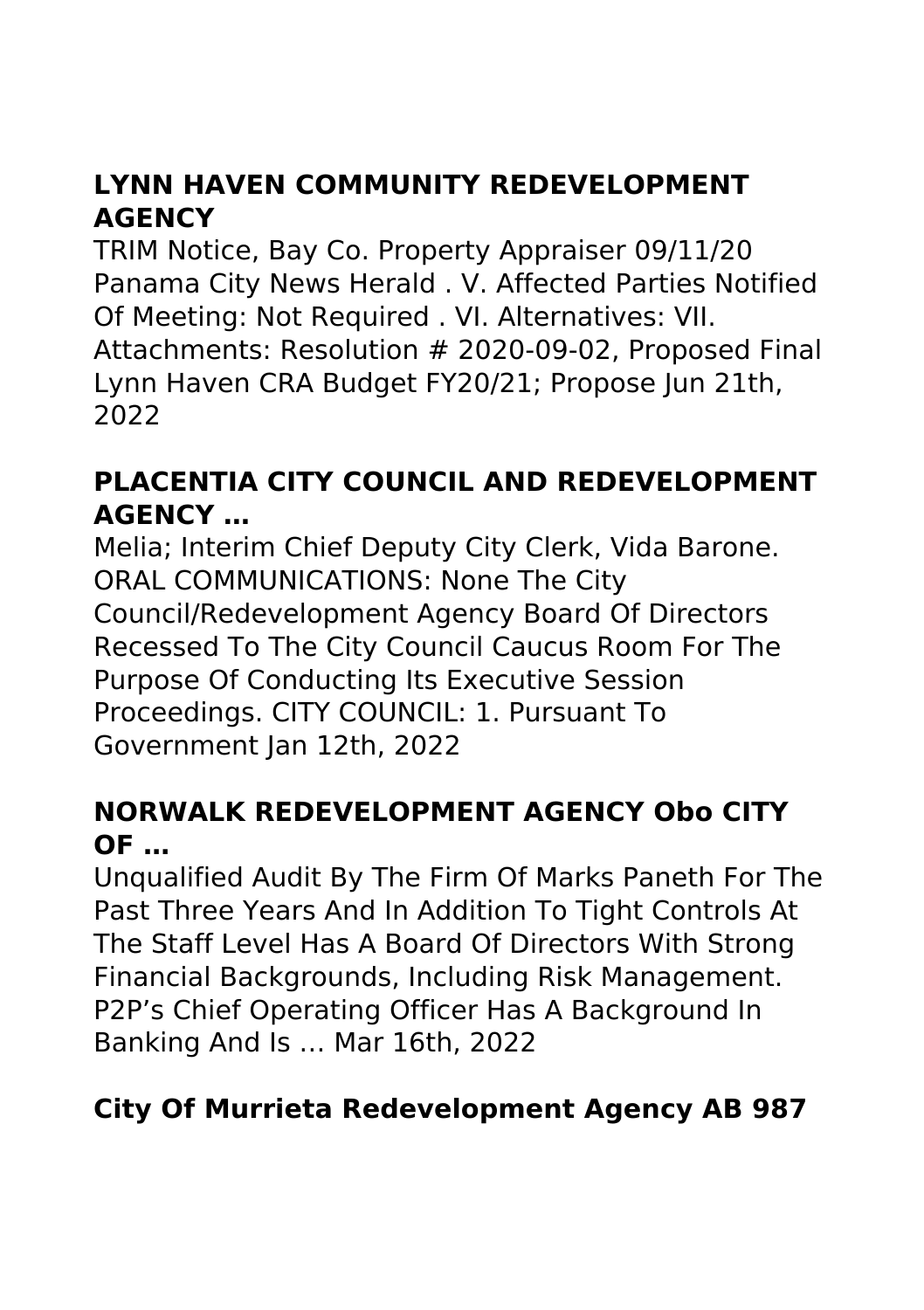# **Affordable ...**

Monte Vista Apartments 24740 Jefferson Ave. 64 16 24 24 2005 2004-0144429 3/2/2004 7/13/20601 55 949-100-055 Fountain Glen At Grand Isle Senior Aparments 24405 Village Walk Place 88 88 2007 2006-0683933 9/15/2006 9/15/20612 55 948-320-003 Rancho Las Brisas 40125 Los Alamos 40 9 31 2011-0569308 12/23/2011 12/19/20273 15 Jun 23th, 2022

# **City Of Las Vegas Redevelopment Agency Annual Financial …**

Statistics From Las Vegas Convention And Visitors Authority Indicate A Visitor Count Of 42.5 Million For Calendar Year 2019, Wh Ich Was An Increase Of 1% Compared To 2018. For The Period Of March Thr May 21th, 2022

#### **CITY COUNCIL & REDEVELOPMENT AGENCY M I N U T E S**

Rodney Howard Native American Dance Program 2:00 P.m. November 19, And Diary Of A Wimpy Kid Book Release Party 2:00 P.m. Zita Rodriguez: • Addressed The City Council Regarding Unauthorized Use Of Photograph Depicting Pio Pico Women's Club W Feb 7th, 2022

# **AGENDA Joint City Council/ Redevelopment Successor Agency ...**